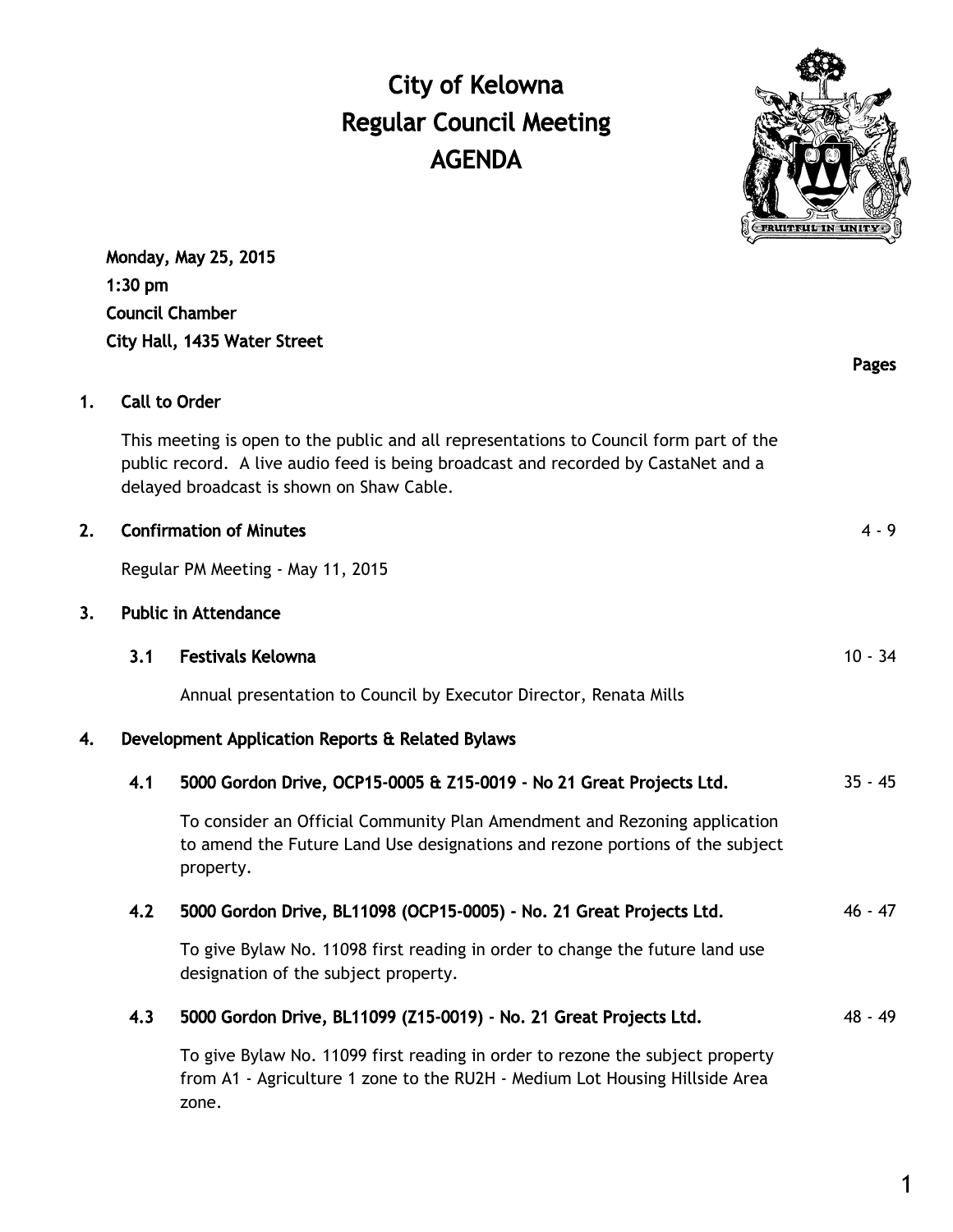|    | 4.4 | 1908 and 1924 Henkel Road, Z14-0002 - Surinder Gosal                                                                                                                                                                                                                 | $50 - 52$   |
|----|-----|----------------------------------------------------------------------------------------------------------------------------------------------------------------------------------------------------------------------------------------------------------------------|-------------|
|    |     | To extend the date for adoption of Zone Amending Bylaw No. 10941 (Z14-0002)<br>from April 15, 2015 to April 15, 2016.                                                                                                                                                |             |
|    | 4.5 | 721-725 Francis Avenue, Rezoning Extension Application Z13-0038 -<br>Aldo & Wilma Clinaz                                                                                                                                                                             | $53 - 56$   |
|    |     | The applicant is seeking an extension for an application to rezone the subject<br>property from the RU6 - Two Dwelling Housing zone to the RM1 - Four Dwelling<br>Housing, to allow the applicant additional time to meet the requirements of<br>the zoning request. |             |
| 5. |     | Non-Development Reports & Related Bylaws                                                                                                                                                                                                                             |             |
|    | 5.1 | Revitalization Tax Exemption Agreement, 460 Doyle Avenue                                                                                                                                                                                                             | $57 - 67$   |
|    |     | To enter into a Revitalization Tax Exemption Agreement for the 'Okanagan<br>Centre for Innovation' in accordance with Revitalization Tax Exemption<br>Program Bylaw No. 9561.                                                                                        |             |
|    | 5.2 | <b>Mobile Food Concession Contract - City Park</b>                                                                                                                                                                                                                   | $68 - 115$  |
|    |     | To enter into a mobile food concession contract with Konz Pizza In A Cone<br>(Konz) for mobile food vending services in City Park.                                                                                                                                   |             |
|    | 5.3 | 55+ BC Games Bid                                                                                                                                                                                                                                                     | $116 - 118$ |
|    |     | To provide Council with information about hosting the 55+ BC Games and to<br>seek Council's approval to proceed with a bid to host the games in 2017, 2018<br>or 2019.                                                                                               |             |
|    | 5.4 | Crown Land Tenure Application - At 1844 Dewdney Road                                                                                                                                                                                                                 | 119 - 126   |
|    |     | To seek support of Council in order to proceed with securing legal tenure for<br>an existing dock abutting an upland undeveloped park property recently<br>purchased by the City.                                                                                    |             |
|    | 5.5 | Partial Road Closure - Adjacent to GEID Flume Lands                                                                                                                                                                                                                  | $127 - 130$ |
|    |     | To close a portion of unused road to facilitate a land exchange with the<br>University of British Columbia - Okanagan ("UBCO") as required for the<br>construction of John Hindle Drive.                                                                             |             |
|    | 5.6 | 1079 Curtis Road (Road at end of) Adjacent to GEID Flume, BL11097 - Road<br><b>Closure Bylaw</b>                                                                                                                                                                     | $131 - 132$ |
|    |     | To give Bylaw No. 11097 first, second and third readings in order to close a<br>potion of Road at end of 1079 Curtis Road.                                                                                                                                           |             |
|    |     |                                                                                                                                                                                                                                                                      |             |